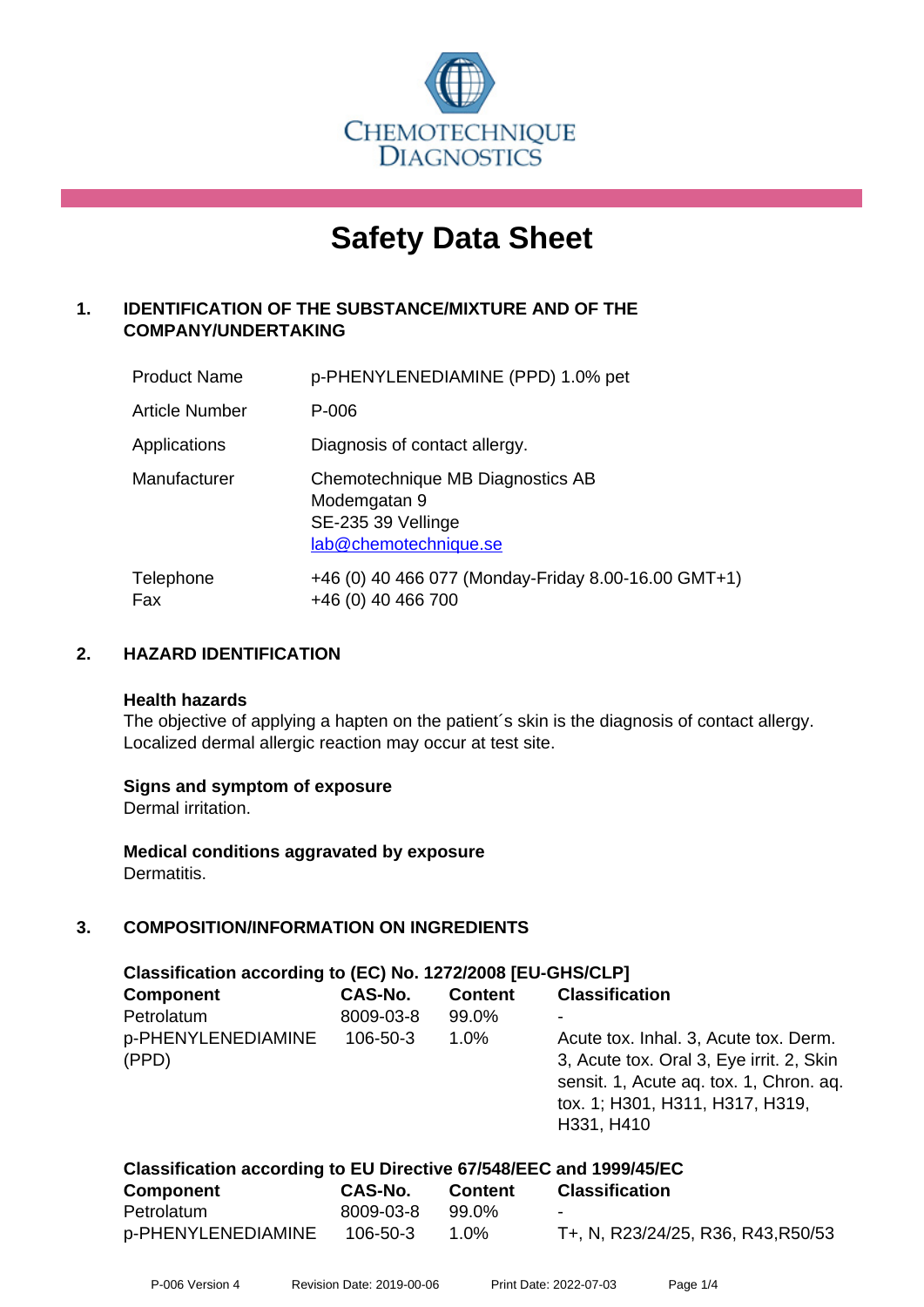(PPD)

### **4. FIRST AID MEASURES**

**Emergency and first aid procedures** Obtain medical attention.

### **5. FIRE-FIGHTING MEASURES\***

#### **Suitable extinguish media** CO2, powder or water spray. Fight larger fires with water spray or alcohol resistant foam.

**For safety reasons unsuitable extinguishing agents** Water with full jet.

**Special protective equipment for fire-fighters** Wear self-contained respiratory protective device. Wear fully protective suit.

\*Data is shown for petrolatum only

## **6. ACCIDENTAL RELEASES MEASURES**

**Steps to be taken if material is released or spilled** Contain and place in a closed container.

#### **7. HANDLING AND STORAGE**

**Precautions to be taken in handling and storage**

Store dark at 5-8°C. Avoid extended exposure to light. FOR EXTERNAL USE ONLY.

# **8. EXPOSURE CONTROLS/PERSONAL PROTECTION**

**Respiratory protection** Not required.

**Ventilation** Local exhaust.

**Protective gloves** Disposal gloves.

**Eye protection** Not required with normal use.

**Work/Hygienic practices**

Wash hands after each use.

## **9. PHYSICAL AND CHEMICAL PROPERTIES**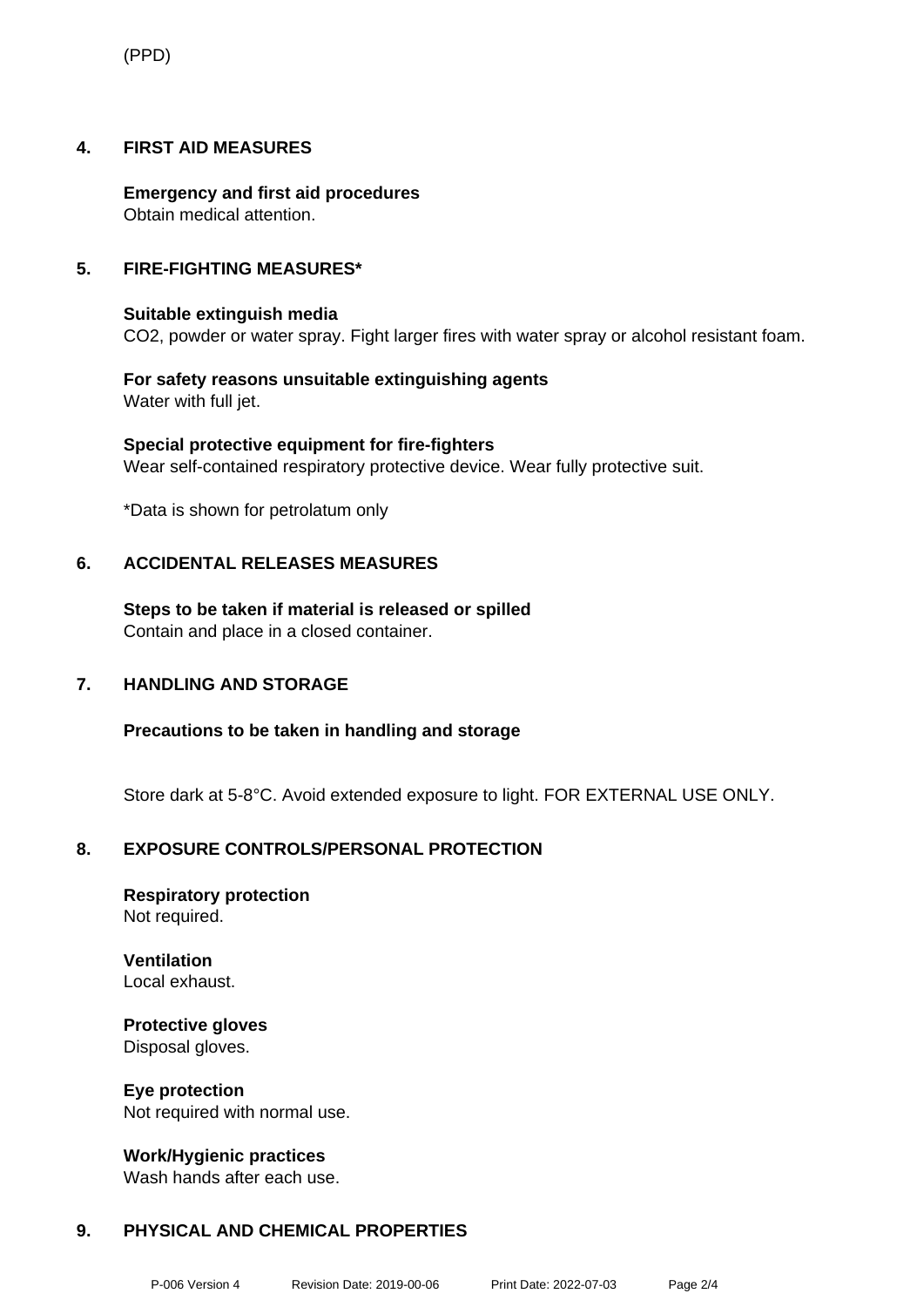| Appearance<br>Odour                                                                                                                                | Light grey/White/Brown Semi-solid<br><b>Odourless</b>                                                                                                                       |
|----------------------------------------------------------------------------------------------------------------------------------------------------|-----------------------------------------------------------------------------------------------------------------------------------------------------------------------------|
| Melting point*<br>Boiling point*<br>Flash point*<br>Self ignition*<br>Danger of explosion*<br>Density*<br>Solubility in/Miscibility with<br>Water* | $50 - 55$ ° C<br>No data available<br>$>100^{\circ}$ C<br>Product does not self ignite.<br>Product does not present an explosion hazard.<br>No data available.<br>Insoluble |
|                                                                                                                                                    |                                                                                                                                                                             |

\*Data is shown for petrolatum only

#### **10. STABILITY AND REACTIVITY**

#### **Incompability**

May react with strong oxidizing agents.

**Stability**

Stable at recommended storage conditions.

#### **Hazardous byproducts**

Combustion may generate CO, CO2 and other oxides.

**Hazardous polymerization**

Will not occur.

#### **11. TOXICOLOGICAL INFORMATION**

No data available.

# **12. ECOLOGICAL INFORMATION**

No data available.

### **13. DISPOSAL CONSIDERATIONS**

**Waste disposal method** Comply with federal, state/provincial and local regulation.

#### **14. TRANSPORT INFORMATION**

Not dangerous goods.

## **15. REGULATORY INFORMATION**

The classification is according to the latest editions of the EU lists, and extended by company and literature data.

#### **16. OTHER INFORMATION**